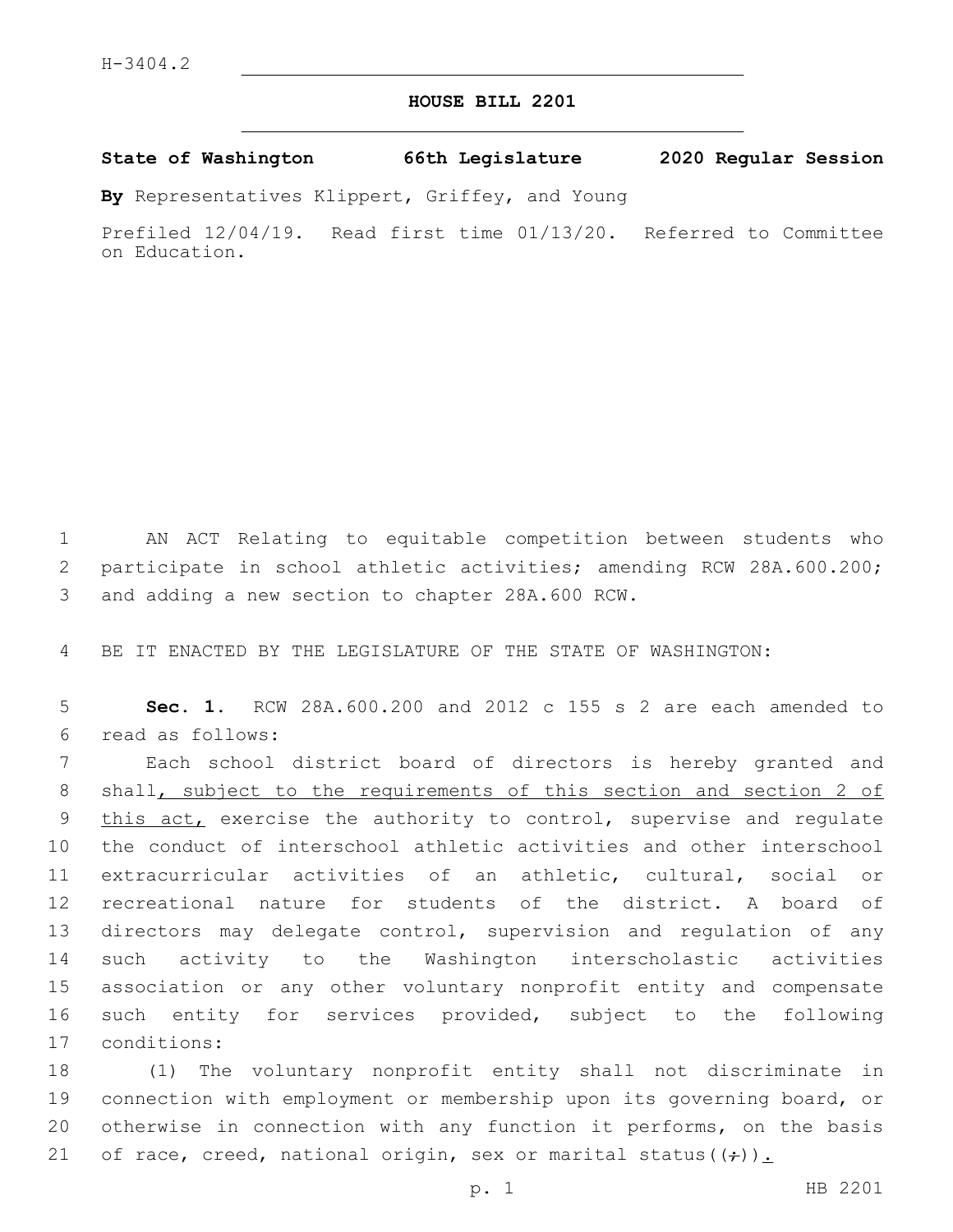(2)(a) Any rules and policies adopted and applied by the voluntary nonprofit entity that governs student participation in any 3 interschool activity shall be written; and

 (b) Such rules and policies shall provide for notice of the reasons and a fair opportunity to contest such reasons prior to a final determination to reject a student's request to participate in 7 or to continue in an interschool activity.

 (3)(a) The association or other voluntary nonprofit entity is authorized to impose penalties for rules violations upon coaches, school district administrators, school administrators, and students, 11 as appropriate, to punish the offending party or parties;

 (b) No penalty may be imposed on a student or students unless the student or students knowingly violated the rules or unless a student gained a significant competitive advantage or materially disadvantaged another student through a rule violation;

 (c) Any penalty that is imposed for rules violations must be 17 proportional to the offense;

 (d) Any decision resulting in a penalty shall be considered a decision of the school district conducting the activity in which the student seeks to participate or was participating and may be appealed pursuant to RCW 28A.600.205 and 28A.645.010 through 28A.645.030.

 (4) The school districts, Washington interscholastic activities association districts, and leagues that participate in the interschool extracurricular activities shall not impose more severe penalties for rule violations than can be imposed by the rules of the 26 association or the voluntary nonprofit entity.

 (5) As used in this section and RCW 28A.600.205, "knowingly" means having actual knowledge of or acting with deliberate ignorance or reckless disregard for the prohibition involved.

 NEW SECTION. **Sec. 2.** A new section is added to chapter 28A.600 31 RCW to read as follows:

 (1) Rules and policies adopted in accordance with RCW 28A.600.200 by a school district board of directors or a voluntary nonprofit entity must prohibit male students from competing with and against female students in athletic activities with separate classifications for male and female students if the athletic activity is:

37 (a) Intended for female students; and

38 (b) An individual competition sport.

p. 2 HB 2201